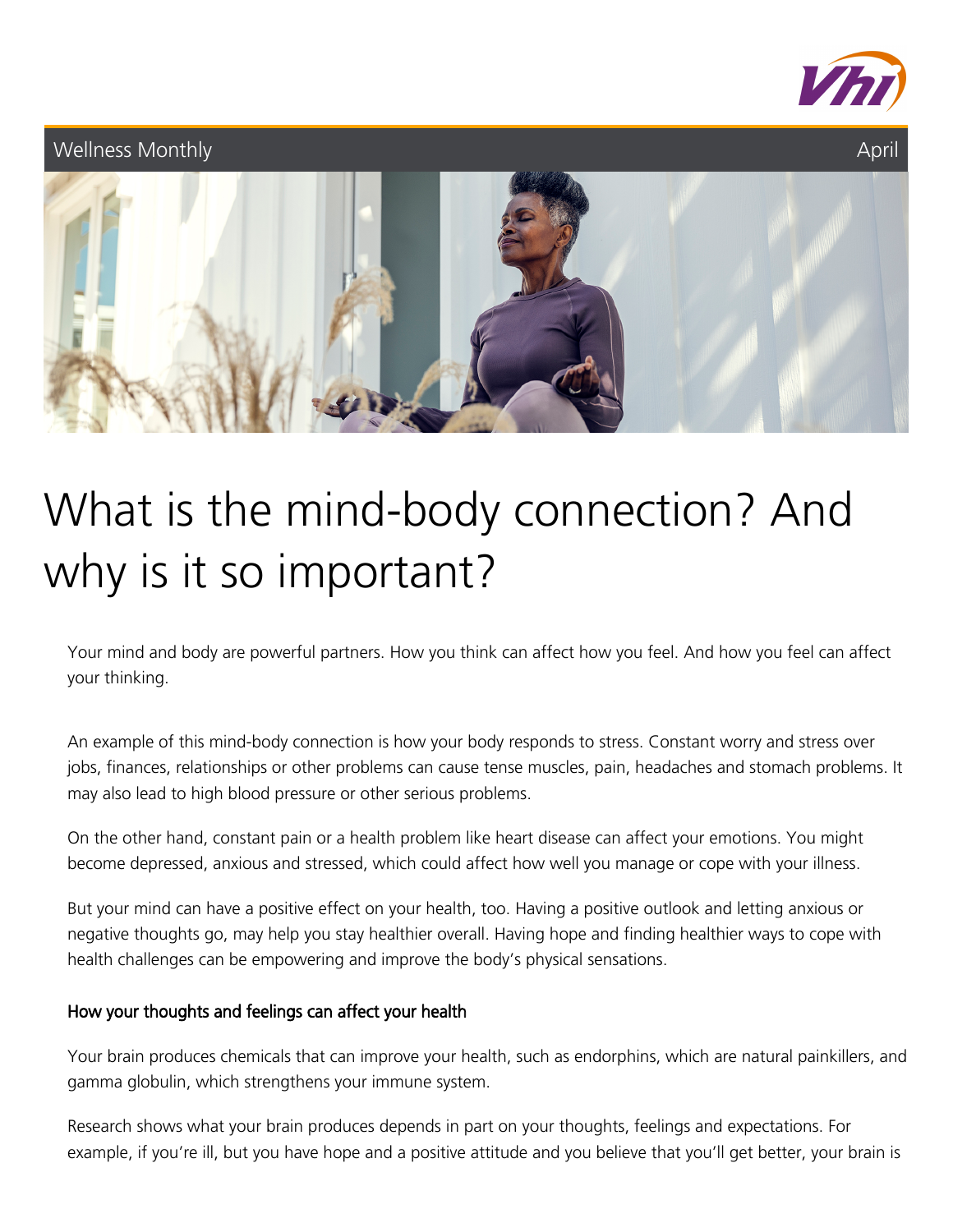likely to produce chemicals that will boost your body's healing power. On the flipside, negative thoughts and emotions can keep your brain from producing some of the chemicals that help your body heal, and also can increase stress hormones, like cortisol. Exposing your body to stress hormones over long periods of time can be bad for your health.

This doesn't mean you should blame yourself for getting sick or feeling down about a health problem. Some illnesses are beyond your control. It just means your thoughts and state of mind are helpful resources you can use.

#### How stress can affect you

How you handle stress has an effect on your health.

When you're stressed or anxious, your body reacts as if it is under attack. Your body goes into the "fight-or-flight" response, and releases hormones to speed your heart rate and breathing, increase blood pressure, and make your muscles tense.

This stress reaction is good if you need to avoid danger. But if you constantly feel stressed, your body's natural fight-or-flight response lasts too long, and your blood pressure may stay high. This is bad for your heart and body. Stress can also affect your emotions. It can make you feel moody, tense, upset, depressed and even hopeless.

But when you are able to relax your mind and body, your body stops producing high levels of the stress hormones. The fight-or-flight response can decrease, and you return to a state of calm, both physically and mentally.

That's how your mind and body work together, and why mindfully nurturing their connection can support your health and well-being.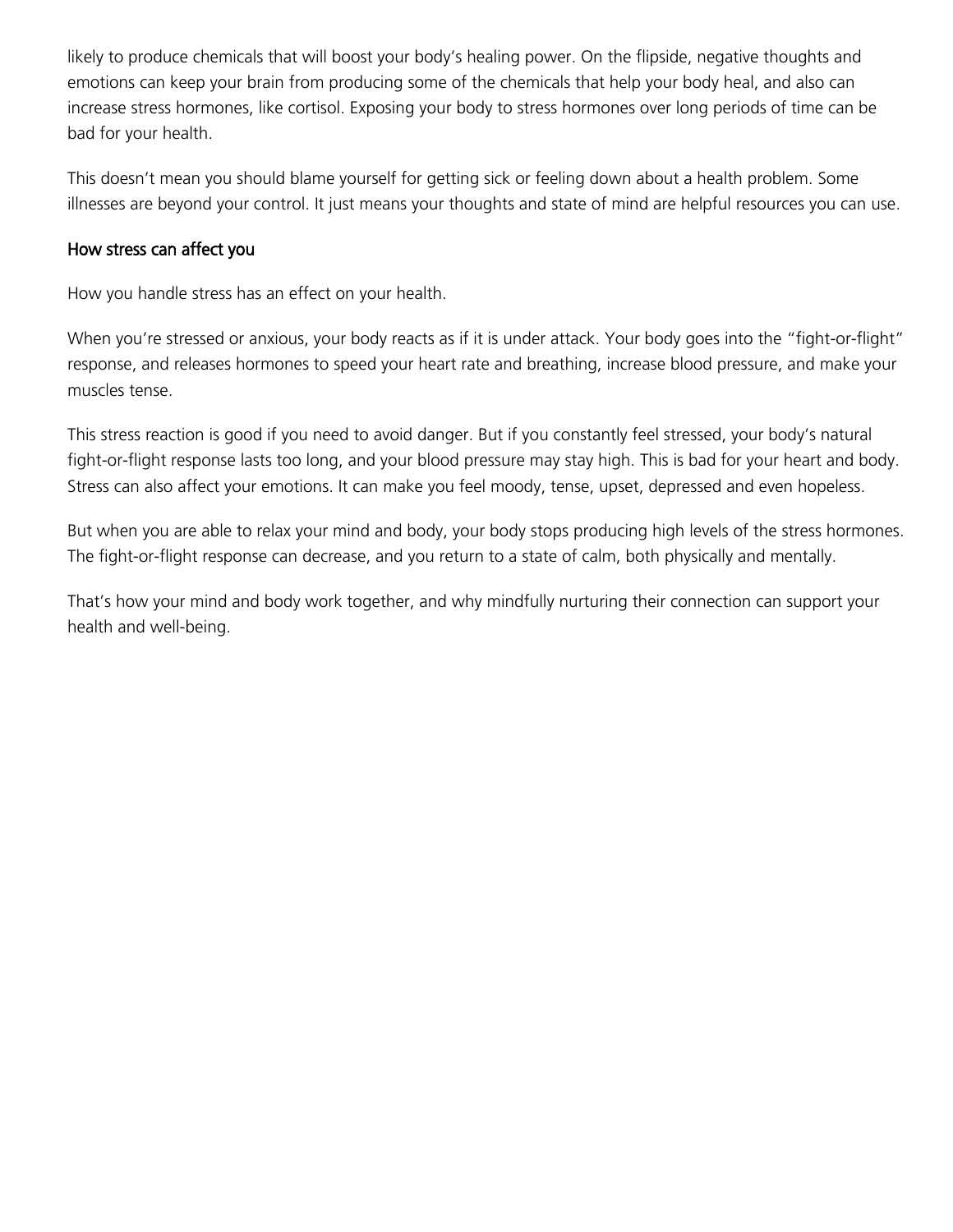## 7 tools to help you relax

Sure, stress is a natural part of life, and our bodies have built-in physical, emotional and mental responses to help us through it. But chronic stress can take a serious toll on our mental and physical health — including contributing to depression, anxiety, sleep problems, high blood pressure, heart disease, obesity and a weakened immune system, among other conditions.

To help combat stress, you can incorporate the following techniques into your routine to trigger your body's natural relaxation response:

- Tune in to your body. Become aware of your breathing and try to take slower, deeper breaths. This can help slow your heart rate.
- Be mindful of any muscle tension you may find in your body. Progressively and slowly tense and relax your muscles, starting with your feet and working up to your head. Take deep, slow breaths while doing so, to further connect the body to the breath.
- Replace negative images with positive, peaceful ones in your mind's eye. For example, envision a day at the beach or relaxing in a hammock in the shade.
- Listen to music or sing out loud to songs you enjoy. This can help lower your heart rate and blood pressure. It can also help you feel calm or energized.
- Find a way to bring laughter and humor into your day. Watching a funny video clip, a movie, or talking with a friend who makes you laugh can help break tension during the day. Laughter releases feel-good, stressbusting hormones.
- Practice gratitude to help cultivate a positive perspective. For example, jotting down things that you appreciate or sending a thank-note to someone can help remind us of what is truly important.
- Use your senses to practice being present. Push aside thoughts about your to-do list, future events and things in the past. Try to keep your thoughts on the here-and-now.

While relaxation techniques won't eliminate the stress in your life, they can help in managing your stress load. Keep in mind, relaxation techniques are most effective when they are combined with other tools for healthy living, including getting enough sleep, eating nutritious foods and moving your body regularly.

Sometimes stress can still take a big toll on our well-being, even when we try mindfulness and relaxation techniques. If you feel like you are struggling to feel better after trying a few of these tips over time, consider talking to your doctor or a mental health professional. It's never too early or too late to get more support.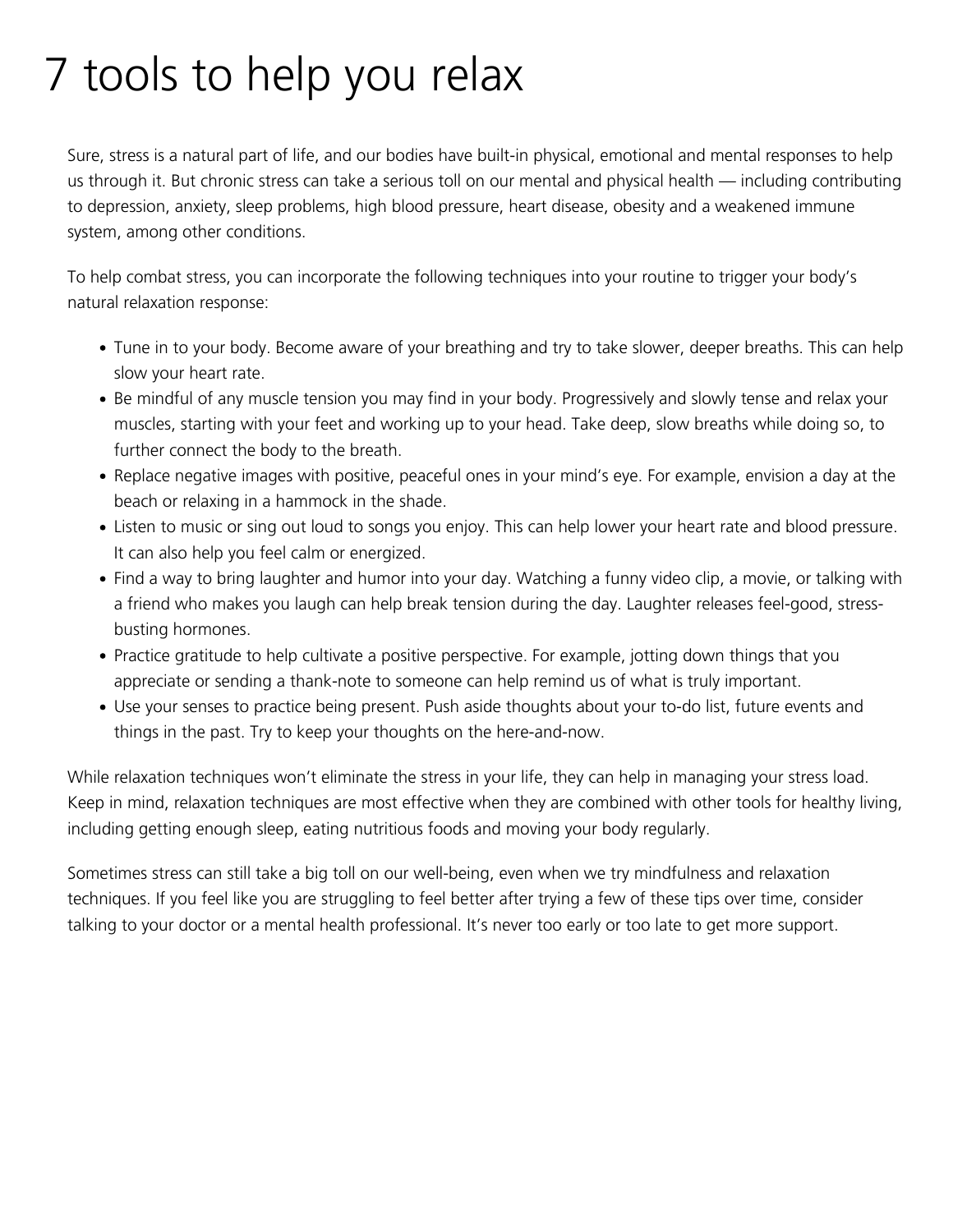## Decrease stress with this mindful technique

From practicing yoga, running, walking, swimming and dancing, to meditation, deep breathing or taking a hot bath — people find all kinds of ways to de-stress. Here's one you may not be as familiar with — mindful-based stress reduction.

This stress-reduction technique helps you train your mind to focus on the present moment in order to help you not dwell on the past or worry about the future. It can be a great way to create an overall sense of calm and also stop or slow any racing thoughts.

For example, maybe you keep second-guessing a decision you already made or cycling through every possible outcome of an upcoming meeting. Perhaps you are fixating on feeling slighted by a friend, or whatever else might make you feel tense, frustrated, pressured or at your wit's end.

By learning and using mindful stress-reduction techniques, you can give yourself a useful tool to stop spiraling thought patterns and reset. Practicing this technique regularly can help you gain control over your thought patterns overall, so you'll be better able to let go of the unknown or what cannot be changed, and accept what is. In other words, mindfulness teaches you to be aware of and in control of your thought patterns so the patterns don't control you.

Now, let's first take a look at mindfulness techniques you can use during stressful times to help you bring a sense of calmness:

- Take a "mental" body scan. It's often helpful to begin by focusing your attention on your body one area at a time, starting with your feet and gradually moving your awareness up until you reach your head. As you do this, you may note places where there is tension or pain. You also may notice how your belly rises and falls as you breathe.
- Scan your thoughts. It is common for the mind to wander when a person begins to practice mindfulness. If that happens to you, it's OK. Allow yourself to temporarily focus on the thought or distraction without judgment. Then let it pass.

So, for example, you might notice a worrisome thought about work comes to your mind. Simply note the thought — "work" — and the feeling — "worry". Don't hold on to the thought. Instead, be aware of it and move on by turning your attention back to the present moment.

This will likely happen more than once with thoughts that want to stick around. That's OK. It takes practice to let your thoughts go and stay in the present moment. We often have to repeat the exercise several times throughout the day.

• Strengthen and relax your muscles, such as by practicing yoga breathing exercises, stretches and gentle movement.

Here are some ways to practice mindfulness — and be present — in your everyday life: